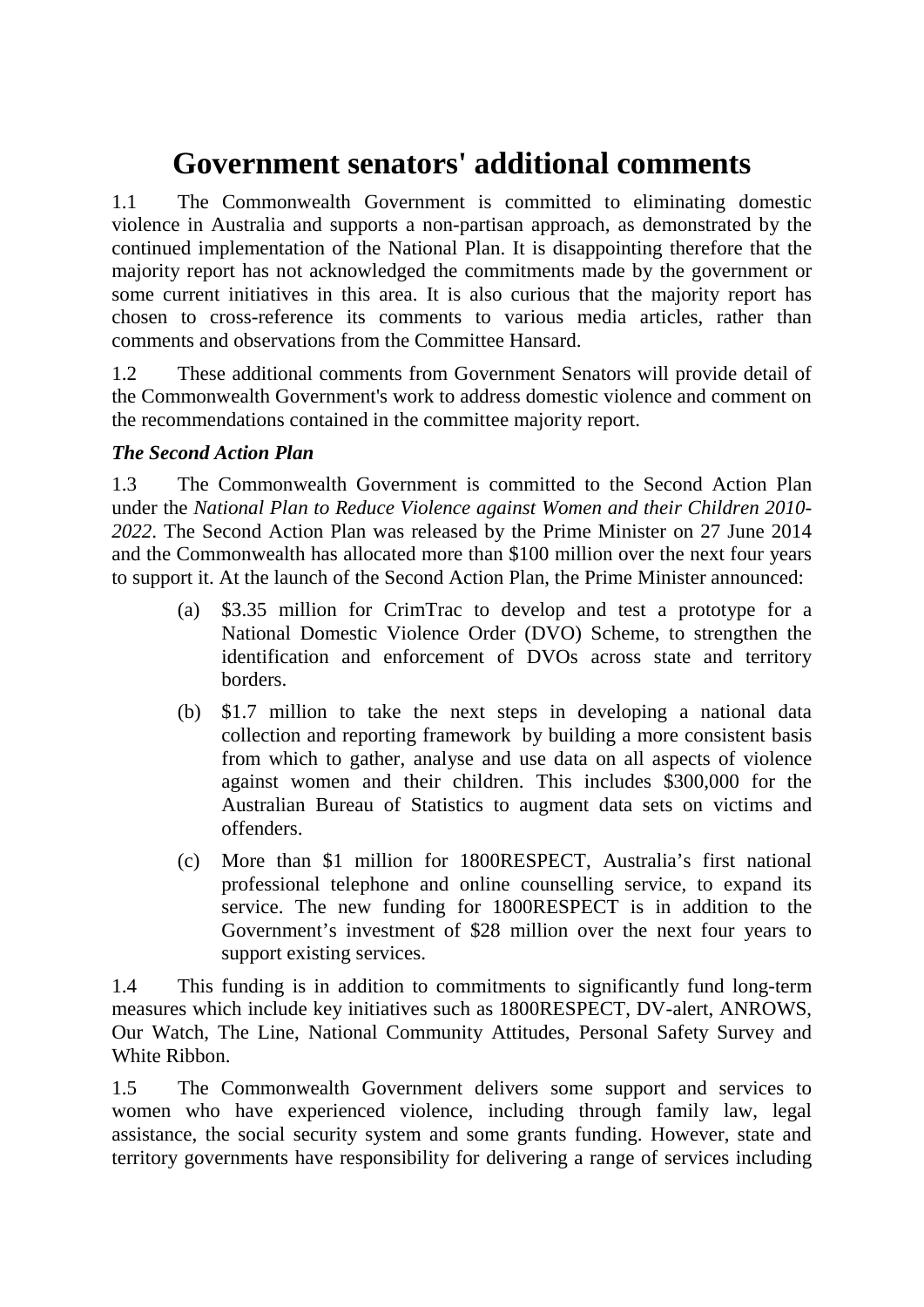justice, policing and legal assistance for victims and perpetrators. They also fund and coordinate many services provided by the non-government sector.

1.6 To support the existing service system for women who have experienced violence, which is mainly delivered by the states and territories, the Commonwealth Government has provided funding under the National Plan for new, complementary measures such as 1800RESPECT and DV-alert. Under the National Plan the Commonwealth Government has also funded a number of other initiatives to reduce domestic and family violence – many of which are focused on primary prevention, early intervention and building evidence, to reduce violence against women and reduce the strain on services in the medium to long-term (such as Our Watch, ANROWS and The Line).

1.7 Ultimately, domestic violence requires long term and coordinated effort by all levels of government and it should be acknowledged that the measures contained in the Second Action Plan have the support of all states and territories.

1.8 Whilst Australia has been heralded internationally as a leader on dealing with violence against women, the Government has acknowledged that the level of domestic violence in our society is endemic<sup>[1](#page-1-0)</sup>. In order to eliminate this scourge on society, the Government has identified that a national and coordinated approach is fundamental to making sustained and meaningful progress:

Only by working together with government, media, community and civil society organisations can we change community attitudes about gender equality and promote a nation-wide change in the culture, behaviour and attitudes that underpin violence against women.<sup>[2](#page-1-1)</sup>

1.9 In addition to progressing efforts under the Second Action Plan, the Commonwealth Government has elevated the issue of violence against women to be a key area of focus for COAG in 2015:

All governments are determined to eliminate violence against women. Continued collaboration between the Commonwealth and the states and territories is crucial in achieving that objective. $3$ 

# *Implementation of a national domestic violence order scheme*

1.10 As noted above, the implementation of a national DVO scheme was identified as a priority action under the Second Action Plan, with CrimTrac being funded to develop a National DVO Information Sharing System to enable courts and police in different jurisdictions to share information on active DVOs in real time. Jurisdictions have also been considering model legislation for a National DVO scheme to enable

<span id="page-1-0"></span><sup>1</sup> Minister Assisting the Prime Minister for Women, Senator the Hon Michaelia Cash, 'International Day for the Elimination of Violence against Women', Media release, 25 November 2014.  $\mathbf{1}$ 

<span id="page-1-1"></span><sup>&</sup>lt;sup>2</sup> Minister Assisting the Prime Minister for Women, Senator the Hon Michaelia Cash, 'National Domestic Violence Summit 2014', Media release, 8 December 2014.

<span id="page-1-2"></span><sup>&</sup>lt;sup>3</sup> Prime Minister of Australia, the Hon Tony Abbott MP and Minister Assisting the Prime Minister for Women, Senator the Hon Michaelia Cash, 'COAG agenda to address ending violence against women', Media release 28 January 2015.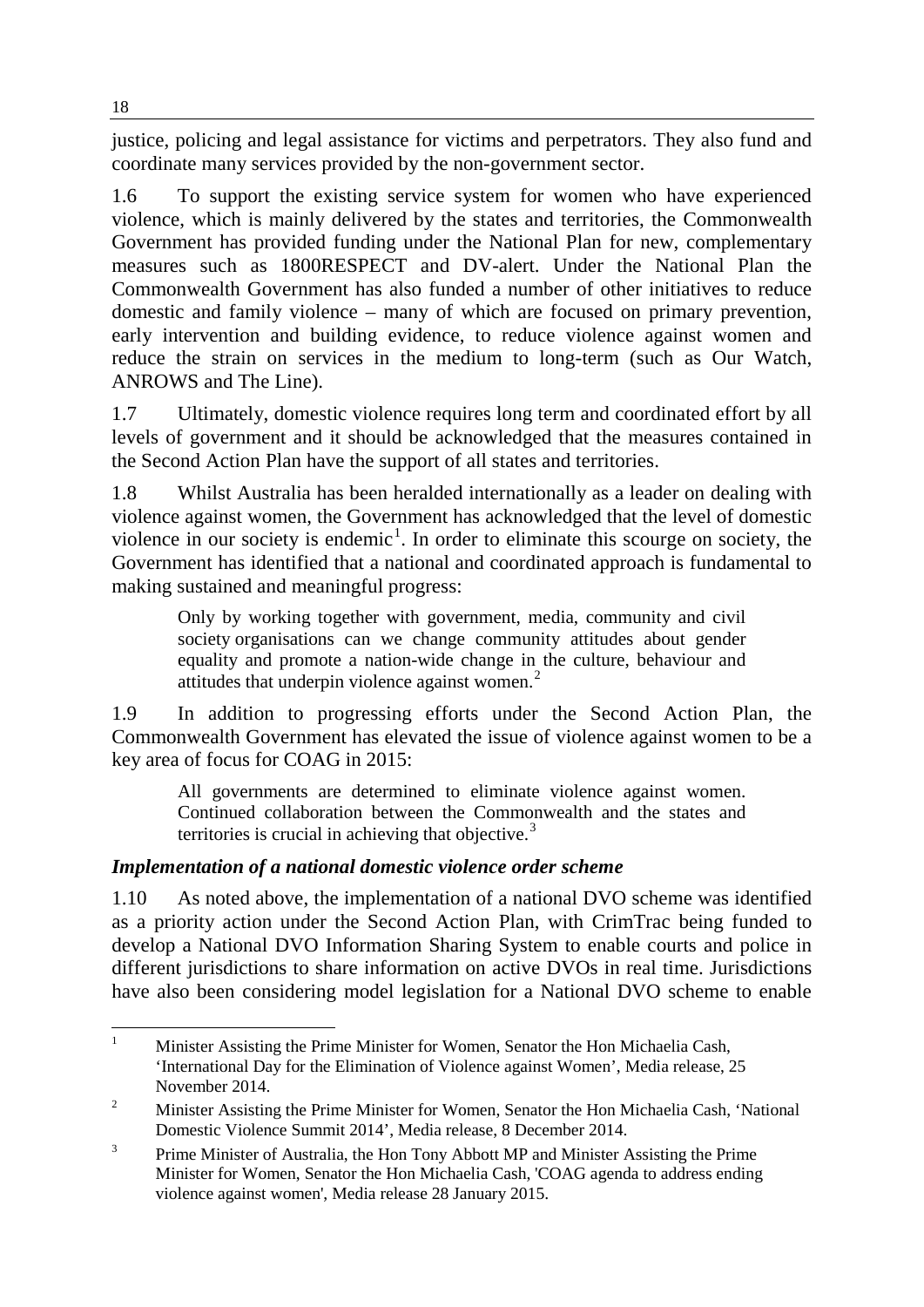mutual recognition and enforcement of DVOs across all jurisdictions. The current Government has chosen to expedite this process by making it a particular item of focus for the 2015 COAG agenda:

Under the scheme, if a protection order is issued in one state, it will apply in all states. Work on a national DVO scheme commenced in 2014 and it must be a priority for COAG.<sup>[4](#page-2-0)</sup>

## *Holding perpetrators accountable and online safety*

- 1.11 The work being undertaken by COAG will also include:
	- (a) the development of a set of national outcome standards for perpetrator interventions, to hold them and the services and systems that deal with them to account; and
	- (b) the enactment of a national approach to dealing with online safety and the misuse of technology so that women can be protected against newer forms of abuse. $5$

1.12 The Second Action Plan also highlights perpetrator interventions as a priority, with the Commonwealth Government offering \$4 million to support states and territories to make the changes required to fully implement national outcome standards for perpetrator interventions. Furthermore, the Second Action Plan highlights the development of a specific research stream on perpetrator interventions the research by ANROWS will consider what works and will support the implementation of national outcome standards for perpetrator interventions.

## *Advisory panel*

1.13 To advise COAG, the Prime Minister has established an Advisory Panel on violence against women with retired Victorian Police Commissioner Mr Ken Lay APM, and the 2015 Australian of the Year, Ms Rosie Batty as founding members.<sup>[6](#page-2-2)</sup> The panel will consist of a limited number of members with a broad range of relevant expertise and the final composition of the panel will be announced in due course.

## *National awareness campaign*

1.14 The Commonwealth Government understands the need for primary prevention measures to change attitudes and behaviours in the community and that it has a key role in this area in terms of leadership and coordination.

<span id="page-2-0"></span><sup>4</sup> Prime Minister of Australia, the Hon Tony Abbott MP and Minister Assisting the Prime Minister for Women, Senator the Hon Michaelia Cash, 'COAG agenda to address ending violence against women', Media release, 28 January 2015.  $\overline{4}$ 

<span id="page-2-1"></span><sup>&</sup>lt;sup>5</sup> Prime Minister of Australia, the Hon Tony Abbott MP and Minister Assisting the Prime Minister for Women, Senator the Hon Michaelia Cash, 'COAG agenda to address ending violence against women', Media release, 28 January 2015.

<span id="page-2-2"></span><sup>&</sup>lt;sup>6</sup> Prime Minister of Australia, the Hon Tony Abbott MP and Minister Assisting the Prime Minister for Women, Senator the Hon Michaelia Cash, 'COAG agenda to address ending violence against women', Media release, 28 January 2015.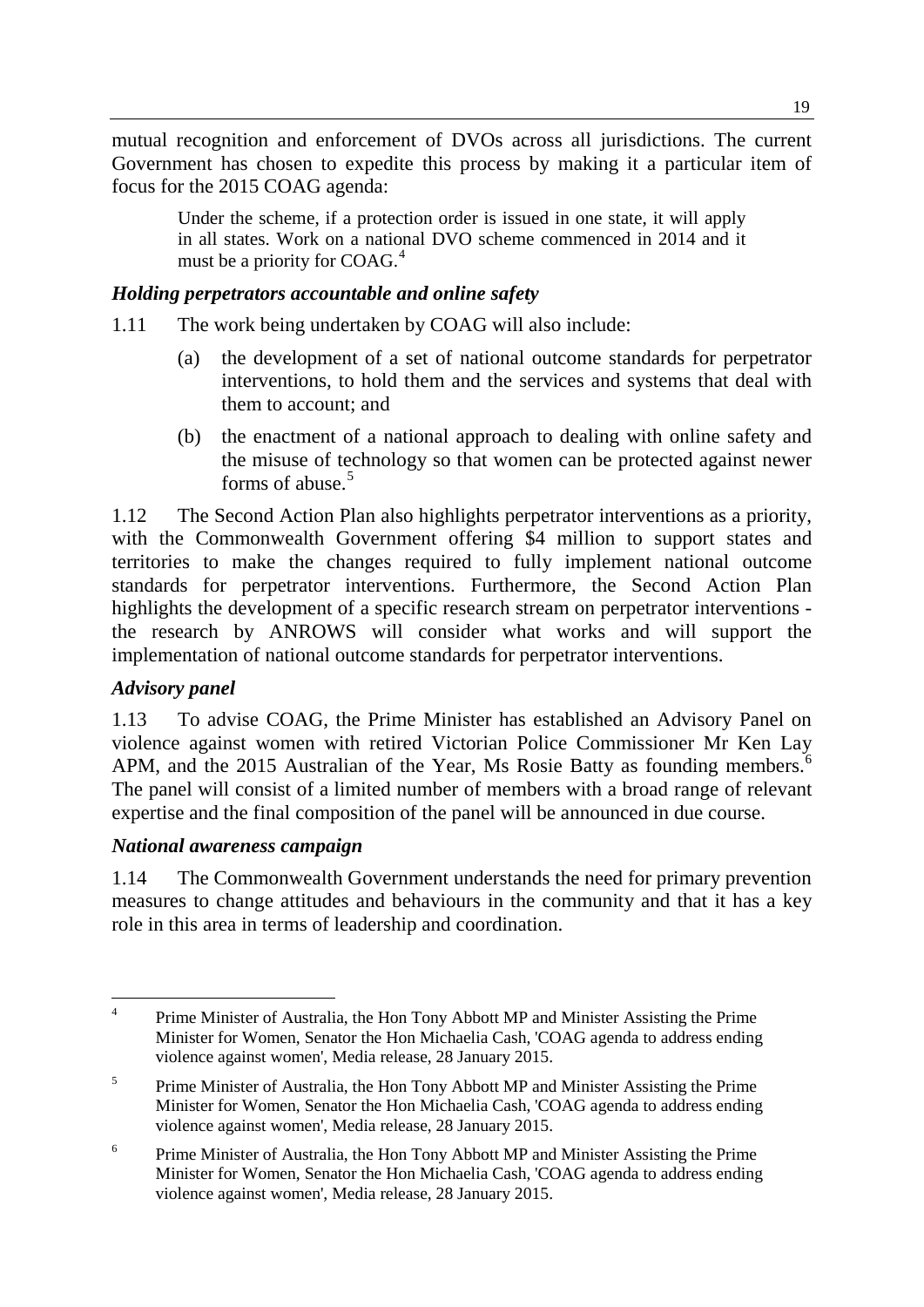1.15 In addition to the range of measures outlined in the Second Action Plan that focus on primary prevention, the Commonwealth Government will also be working with state and territory governments to deliver a \$30 million jointly funded national awareness campaign.<sup>[7](#page-3-0)</sup>

1.16 The national campaign will raise awareness in the community that violence against women should not be tolerated:

We need to lift community understanding of the prevalence of this epidemic in our society and encourage all Australians to raise their voices to say that verbal intimidation and physical violence against women and children is never ever acceptable.<sup>[8](#page-3-1)</sup>

## *App to find support services*

1.17 The government has also recognised the fragmented approach to assisting victims of domestic violence and the need to better coordinate and simplify the system:

We must ensure systems across Australia work effectively to provide better, more integrated support to women and we must simplify the complex maze of services victims of domestic and family violence are expected to navigate.<sup>[9](#page-3-2)</sup>

1.18 Another initiative under the Second Action Plan is a new mobile app launched on 5 March 2015 to enable women experiencing violence to find specialist support services. The 'Daisy' app has been developed by  $1800$ RESPECT<sup>[10](#page-3-3)</sup> and was funded by the commonwealth government Department of Social Services (DSS):

In an Australian first, Daisy empowers women experiencing gendered violence to access services for their own unique situation – from specialist services, to legal support and advice, through to crisis accommodation – all from the one place. $<sup>1</sup>$ </sup>

1.19 The Minister Assisting the Prime Minister for Women, Senator the Hon Michaelia Cash noted:

<span id="page-3-0"></span><sup>7</sup> Prime Minister of Australia, the Hon Tony Abbott MP and Minister Assisting the Prime Minister for Women, Senator the Hon Michaelia Cash, 'National awareness campaign to reduce violence against women and children', Media release, 4 March 2015.  $\overline{7}$ 

<span id="page-3-1"></span><sup>&</sup>lt;sup>8</sup> Prime Minister of Australia, the Hon Tony Abbott MP and Minister Assisting the Prime Minister for Women, Senator the Hon Michaelia Cash, 'National awareness campaign to reduce violence against women and children', Media release, 4 March 2015.

<span id="page-3-2"></span><sup>&</sup>lt;sup>9</sup> Prime Minister of Australia, the Hon Tony Abbott MP and Minister Assisting the Prime Minister for Women, Senator the Hon Michaelia Cash, 'COAG agenda to address ending violence against women', Media release, 28 January 2015.

<span id="page-3-3"></span><sup>&</sup>lt;sup>10</sup> A national counselling helpline providing information and support: <https://www.1800respect.org.au/> (accessed 13 March 2015)

<span id="page-3-4"></span><sup>&</sup>lt;sup>11</sup> Minister Assisting the Prime Minister for Women, Senator the Hon Michaelia Cash, 'New app connect women experiencing violence to specialist support' Media release, 5 March 2015.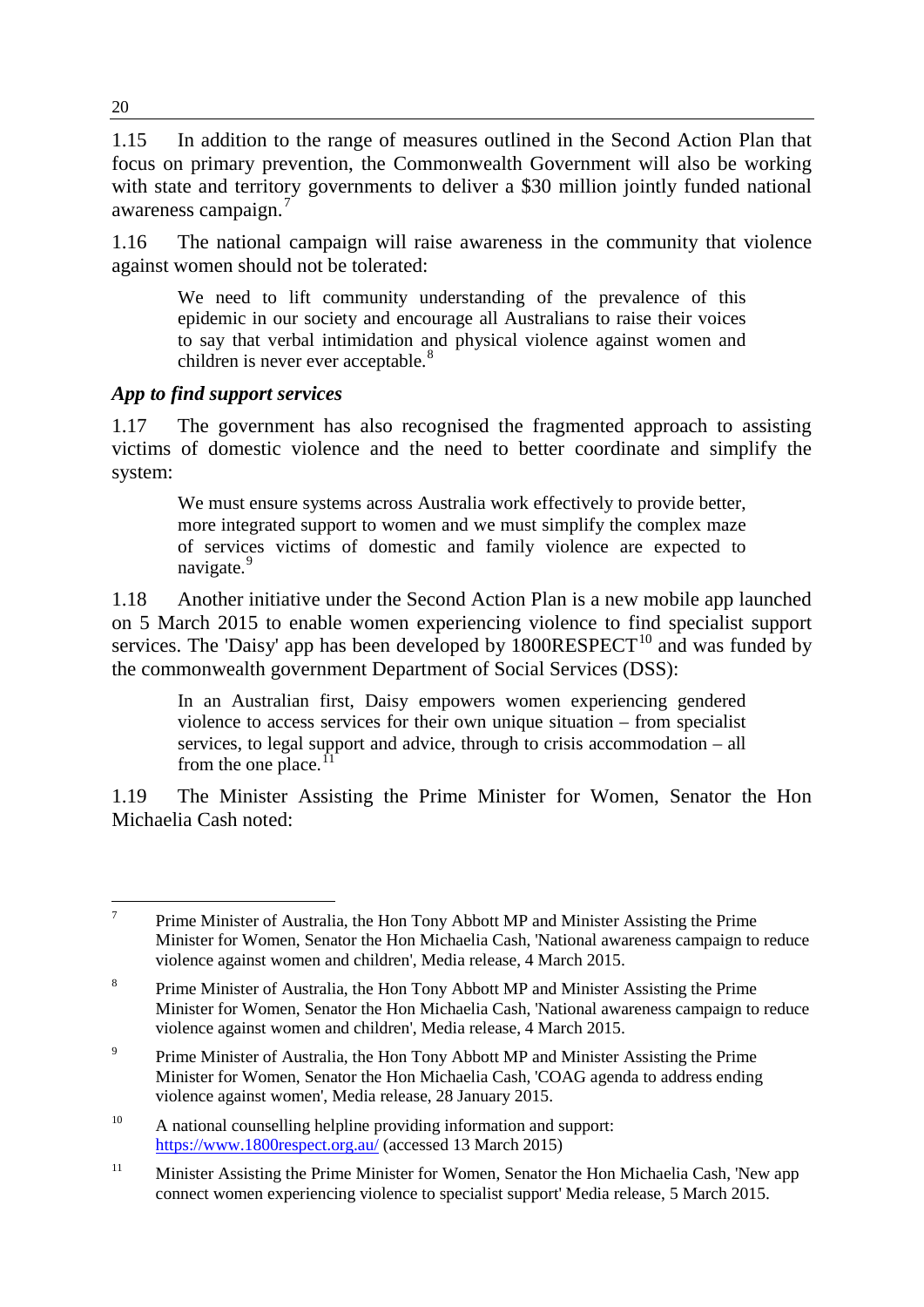As responding to violence requires a whole-of-government approach, Daisy also lists essential legal, housing, finance and children's services.<sup>[12](#page-4-0)</sup>

#### *Focus on the needs of diverse groups of women*

1.20 The Government recognises the challenges faced by different groups of women and the Second Action plan has a particular focus on women from culturally and linguistically diverse (CALD) backgrounds, women with disability and indigenous women:

…more needs to be done to reduce violence against particular groups of women. The Second Action Plan focusses on deepening our understanding of diverse experiences of violence, including the experiences of Indigenous women, women from CALD communities and women with disability. We will also work with diverse communities to prevent violence and meet the needs of women who can be more vulnerable to violence, recognising that these women may require a range of targeted responses.<sup>[13](#page-4-1)</sup>

1.21 There are a number of specific action items within the Second Action Plan that focus on these diverse groups.

1.22 Specifically in relation to CALD women: the Second Action Plan has been translated into 12 different languages;<sup>[14](#page-4-2)</sup> 1800RESPECT has improved its website by translating content into 28 languages, is developing resources for workers in CALD and Indigenous services and is exploring ways to appropriately support victims of complex violence, including forced and servile marriage; the Department of Social Services has held nearly 30 *kitchen tables conversations* around Australia with CALD women and their communities on reducing violence; the Government has provided an additional \$1 million in funding for the White Ribbon Foundation to increase engagement with CALD and indigenous communities;<sup>[15](#page-4-3)</sup> and, on 3 March 2015, the Government announced that the Commonwealth would allocate \$120,000 over two years to assist women from CALD backgrounds navigate the court system:

This initiative will work to effect cultural change across the Australian court system, making every point of engagement more accessible for vulnerable CALD women – from dealings with court officials and administrators, to the sensitivity of the judge during proceedings.<sup>[16](#page-4-4)</sup>

<span id="page-4-0"></span>Minister Assisting the Prime Minister for Women, Senator the Hon Michaelia Cash, 'New app connect women experiencing violence to specialist support' Media release, 5 March 2015.  $12$ 

<span id="page-4-1"></span><sup>13</sup> *Second Action Plan 2013-2016: Moving Ahead*, page 23.

<span id="page-4-2"></span><sup>&</sup>lt;sup>14</sup> Minister Assisting the Prime Minister for Women, Senator the Hon Michaelia Cash, 'Translated material available to assist vulnerable women', Media release, 21 October 2014.

<span id="page-4-3"></span><sup>&</sup>lt;sup>15</sup> Minister Assisting the Prime Minister for Women, Senator the Hon Michaelia Cash, 'International Day for the Elimination of Violence Against Women', Media release, 25 November 2013.

<span id="page-4-4"></span><sup>&</sup>lt;sup>16</sup> Prime Minister, the Hon Tony Abbott and the Minister Assisting the Prime Minister for Women, Senator the Hon Michaelia Cash, 'Support for Culturally and Linguistically Diverse Women', Media release, 3 March 2015.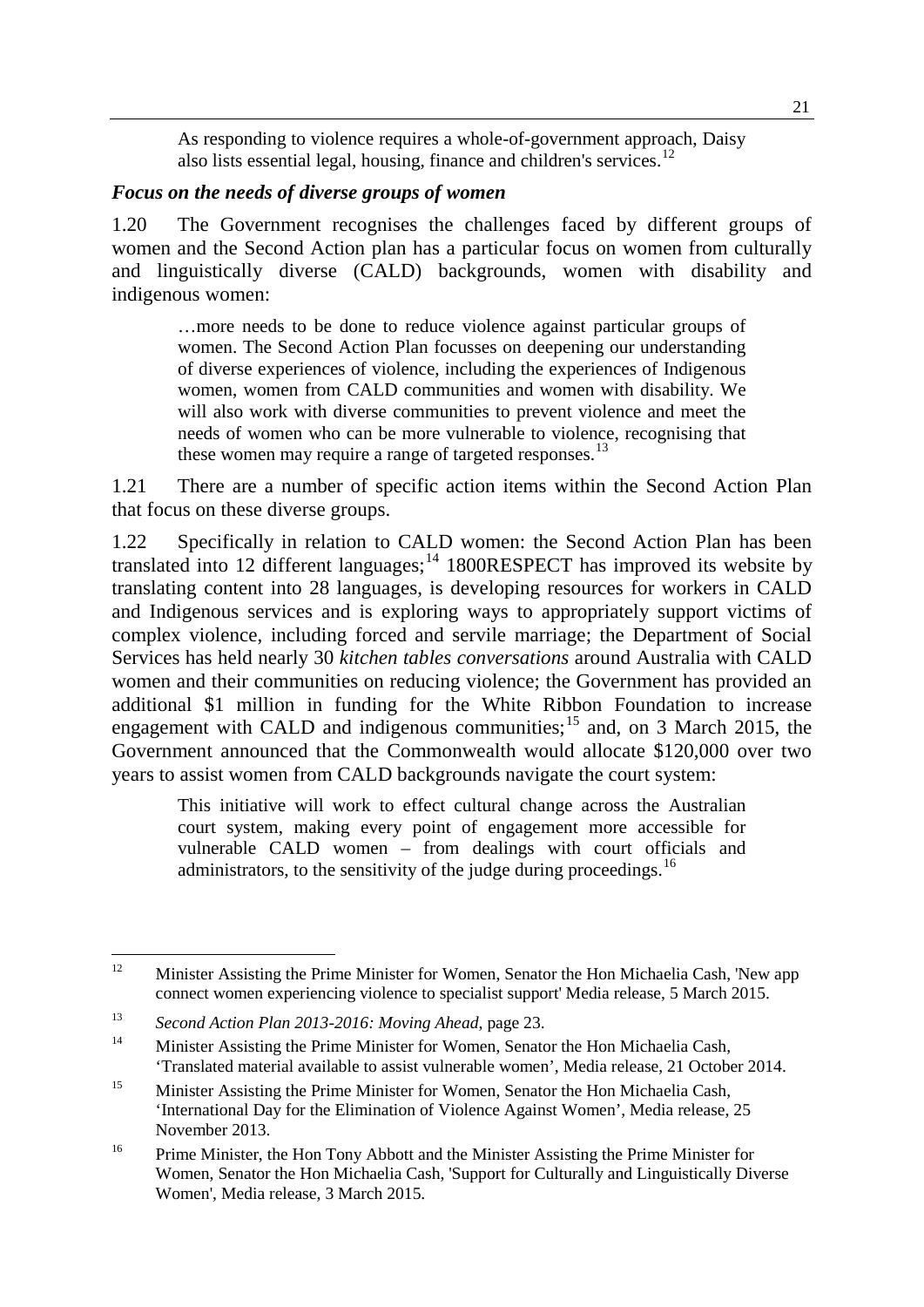1.23 CALD communities will be consulted to develop a national framework for use across the courts which will include guidelines, protocols and training.<sup>[17](#page-5-0)</sup>

1.24 Government Senators also want to draw particular attention to the Government's \$6 million investment in the Northern Territory's Domestic and Family Violence Reduction Strategy 2014-2017.<sup>[18](#page-5-1)</sup> This strategy will establish an integrated system of individual and local responses to improve the safety of indigenous women and children, as well as make perpetrators responsible for their actions and support them to change their offending behaviour. The strategy recognises that the demographic, geographic, economic and historic characteristics of the Northern Territory differ extensively from other Australian jurisdictions<sup>[19](#page-5-2)</sup> and recognises the link between alcohol and domestic violence:

The association between alcohol and domestic violence in the NT is clearly evident. In the 12 months to June 2014, 61% of assaults in the NT were domestic violence related and alcohol was a factor in 64.4% of these assaults.[20](#page-5-3)

1.25 The strategy outlines a number of alcohol management measures which have resulted in a reduction in alcohol related harm and has an emphasis on supporting local communities and stakeholders to develop local solutions to alcohol related harm.<sup>[21](#page-5-4)</sup> Government Senators would also like to highlight that the NT Minister for Women's Policy, the Hon Bess Nungarrayi Price MLA voluntarily spoke with the committee at its Darwin hearing – and has been the only minister to do so to date.

## *Longer term funding*

# DSS Grants Funding

1.26 Government Senators acknowledge the ultimate aim of the Department of Social Services' competitive tender, namely to reduce red tape and improve productivity. Government Senators understand that, in implementing the heavily oversubscribed grants round, the Government has focused on delivering support to front line services in critical areas (as opposed to funding policy or advocacy services), ensuring efficiency and effective use of tax-payer money. Government Senators acknowledge that Minister Morrison has announced \$17 million in savings that will be reinvested into essential frontline services in these areas and that bridging funding has also been announced. DSS is also identifying any potential front-line service gaps

<span id="page-5-0"></span><sup>17</sup> Prime Minister, the Hon Tony Abbott and the Minister Assisting the Prime Minister for Women, Senator the Hon Michaelia Cash, 'Support for Culturally and Linguistically Diverse Women', Media release, 3 March 2015. 17

<span id="page-5-1"></span><sup>18</sup> Northern Territory Government, *Submission 158*, p. 16. See also: Minister Assisting the Prime Minister for Women, Senator the Hon Michaelia Cash and Northern Territory Minister for Women's Policy, The Hon Bess Price, '\$18 million to reduce domestic and family violence', Media release, 19 September 2014.

<span id="page-5-2"></span><sup>19</sup> Northern Territory Government, *Submission 158*, p. 3.

<span id="page-5-3"></span><sup>20</sup> Northern Territory Government, *Submission 158*, p.12.

<span id="page-5-4"></span><sup>21</sup> Northern Territory Government, *Submission 158*, p. 20.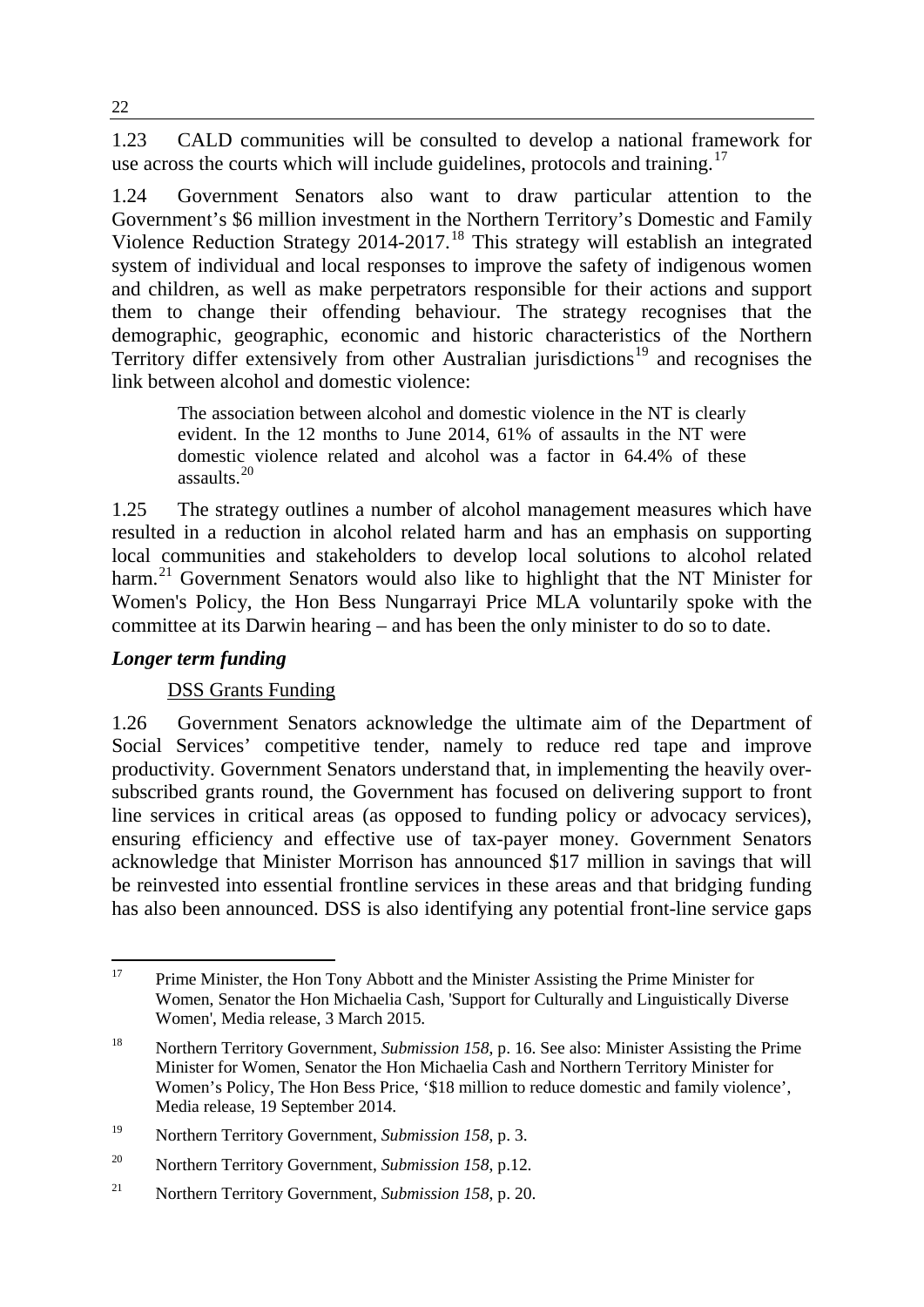that may emerge in critical areas during the transition from former services providers to new ones.

1.27 The new DSS grants process will also allow for longer term grant agreements, where appropriate, to offer certainty in service delivery. Given the long term effort required to address domestic violence, government senators would see value in funding community service groups using a multi-year approach to reduce the level of uncertainty and allow adequate future planning for research, resources and staff.

# National Partnership Agreement on Homelessness

1.28 Specifically in relation to the National Partnership Agreement on Homelessness (NPAH), Government Senators note that there have been no cuts to frontline housing or homelessness services or to the NPAH. Government Senators also acknowledge that the former Government made no future provision for funding, beyond 30 June 2014, in the forward estimates. Accordingly, the Coalition Government extended funding for the NPAH for one year to provide certainty and that future funding is being considered in the context of the 2015/16 Budget (as is appropriate given the former Government had not provided any future funding beyond 30 June 2014).

1.29 The Commonwealth is also considering longer-term arrangements for the roles and responsibilities in the delivery of housing and homelessness services in the context of the White Paper on the Reform of the Federation. Public submissions will be invited on the Green Paper, which will be released in the second half of 2015.

# National Rental Affordability Scheme

1.30 Government Senators note that the \$4.5 billion dollar National Rental Affordability Scheme (NRAS) had been established with the aim to provide affordable rental accommodation – not to provide emergency accommodation for women escaping violence. It is understood that the NRAS was a poorly designed and deeply flawed scheme: it was not restricted to community housing groups and was not appropriately managed or monitored, with widespread rorting.

# Legal Funding

1.31 Government Senators note that the Commonwealth Government will provide \$1.3 billion over the next four years to support frontline legal services to vulnerable Australians. Under current funding arrangements, legal assistance services are still able to make submissions to government or parliamentary bodies to provide factual information and/or advice about systemic issues affecting access to justice for disadvantaged people. The Government upholds the right for service providers to undertake lobbying and advocacy activities however believes that this should not be done with Commonwealth funding that is needed to provide direct services to disadvantaged Australians.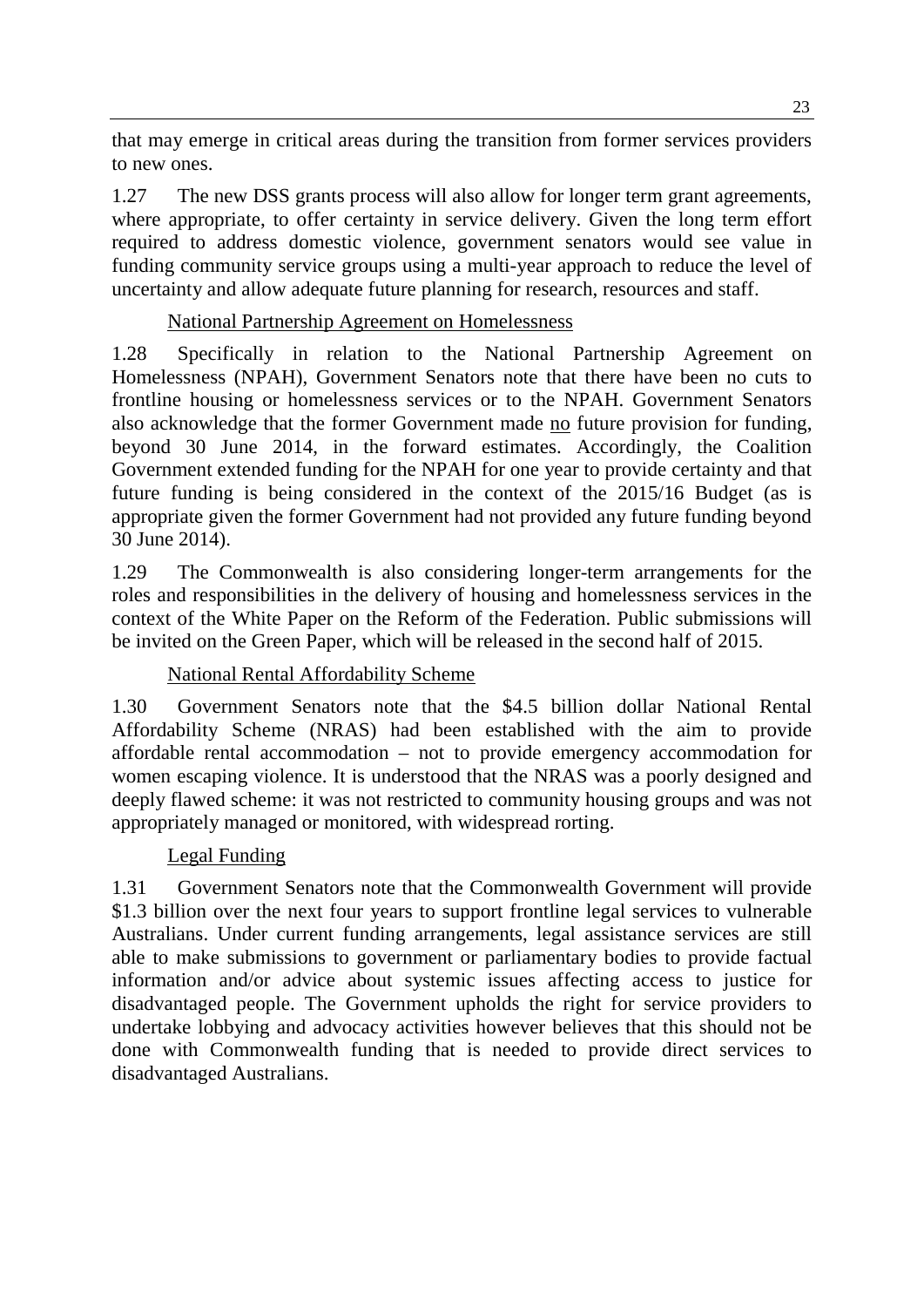#### *Recommendations*

1.32 Government senators note the interim report was developed to enable the outgoing chair, Senator Kate Lundy to outline the work and directions of the committee to date prior to her departure. This brief interim report has recommendations which go much further than this, many with no evidence to support them in the text and or a lack of clarity around who is to implement them. Therefore until the final report is presented, government senators will reserve their views, but do make the following general comments.

- (a) The Government has elevated the issue of domestic violence to COAG. Many of the recommendations and concerns raised in the report (for example: increased coordination and communication between legal systems across jurisdictions, expediting the harmonisation of intervention orders across jurisdictions and information sharing, national perpetrator standards) have already been identified by the Government as priority issues for consideration at COAG or alternatively as action items under the National Plan, where work is continuing to be progressed by the Government.
- (b) The interim report also fails to appropriately delineate the responsibilities of the Commonwealth as opposed to States and Territories in relation to the delivery of services.
- (c) The Government has taken significant measures to ensure that funding is directed to the most vulnerable in our society. However any determinations made in relation to funding across government, need to be considered in the context of Australia's poor fiscal outlook. The future implications of Australia's debt, and the potential for it to continue to grow, are great. Government Senators believe that in fairness to vulnerable Australians – now, and future generations – the Government must ensure sustainability and affordability of expenditure.
- (d) There should be a greater focus by the committee on the overarching role of the National Plan, in particular the purpose and expectations of each of the four action plans and the progress that will be seen throughout the life of the 12 year plan. For example, the current Second Action Plan's purpose is "moving ahead", and sets out five national priorities which the Government is progressing. It is only in the Third and Fourth Action Plans that cultural change is expected to have progressed to the point where there is a reduction in the prevalence of domestic violence and sexual assault; greater awareness of respectful relationships and an increased proportion of women who feel safe in their communities.